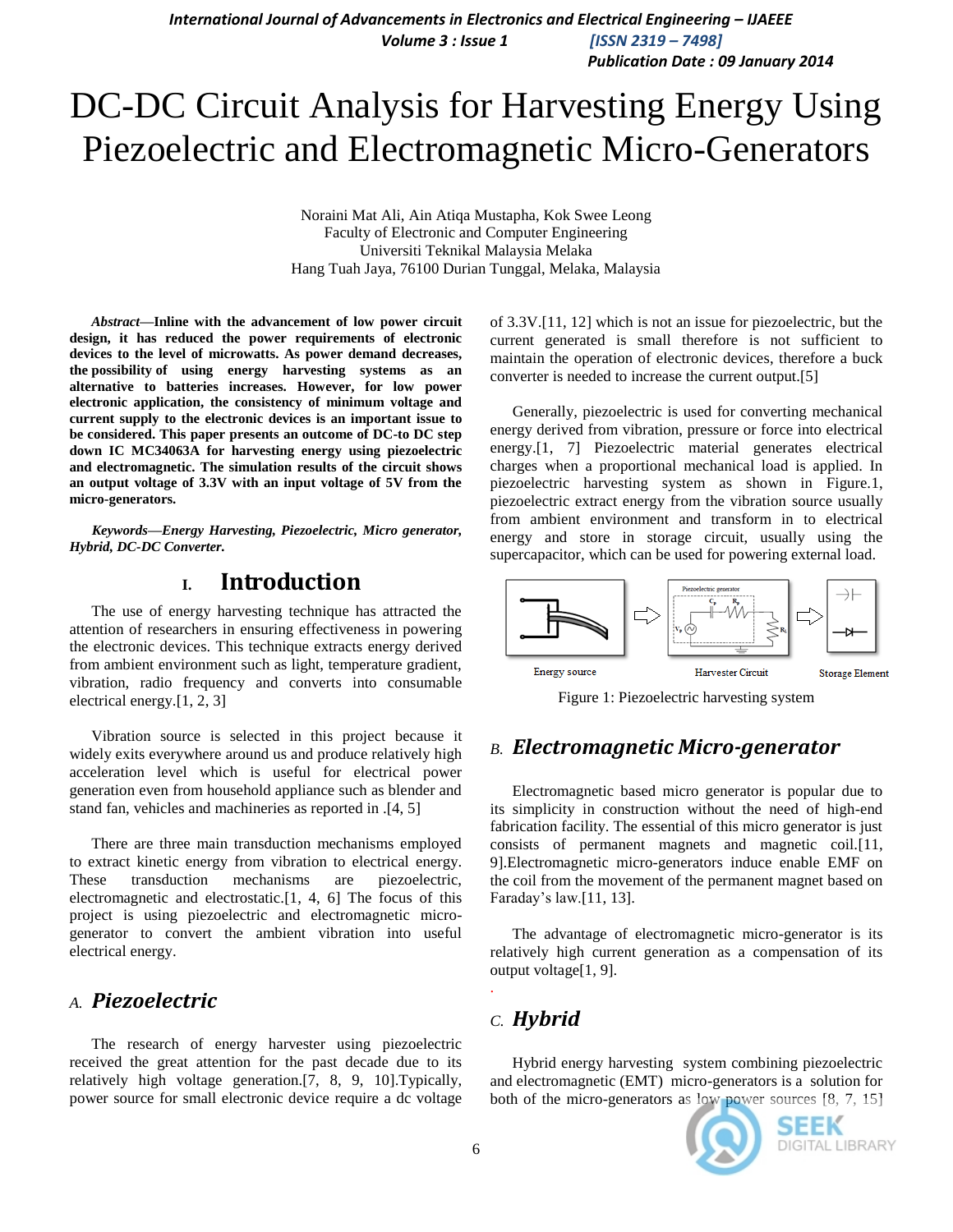*Publication Date : 09 January 2014*

because the micro-generators, when operate individually produce a limited electrical power which may not be enough to meet the minimum requirement of powering small electronic devices.[16]

In this research, the piezoelectric and electromagnetic are constructed in same housing but with two separated energy harvesting circuit entities to power up the same device in the systems as shown in Figure 2. The advantage of piezoelectric is able to generate relatively high voltage output which can compliment lower voltage output electromagnetic generator but with relative high current output. This is to optimize the performance of the energy harvesting system.

The Figure.3 shows a block diagram of the hybrid harvesting system using PZT and EMT. They are coupled together to work as a different system that present as an efficient output power.



Figure 2: Schematic diagram of hybrid piezoelectric and electromagnetic micro-generators



Figure 3: Block diagram of DC-to-DC circuit of the hybrid micro-generator

In order to obtain an efficient output power, it required both the high voltage and high current output. From  $P=VI$ , the voltage and current affect the power output. Since the current induced by EMT is relatively large at the range of a few mA but at low output voltage at the range of a few mV, therefore the power output is in the range of a few micro Watts. This is similar to power generated by piezoelectric generate relatively

large voltage at the range of a few Volt but at very low output current at a range of a few µA, therefore the output power is in the range of a micro Watts. A hybrid micro-generator generates total power as a summation of the power generated by individual micro-generator as in equation (1).

$$
P_T = P_{EMT} + P_{PZT} \tag{1}
$$

## **II. DC-DC Converter**

## *A. Buck Converter*

Buck converter model which is known as a dc to dc step down converter is used to increase current output at the expense of the voltage output from the piezoelectric.

The basic buck converter shown Figure.4 consists of inductor and capacitor to store current and to smoothen the output voltage, with a MOSFET or BJT. The diode in the circuit is to ensure that the flow of the inductor current is in one direction and to discharge the capacitor through the load when the circuit is in "open" state. The voltage at the inductor equal to output voltage, *VL=-Vo.*

When the switch is close, the diode becomes reverse biased and no current flow through. Positive voltage across the inductor is generated, *VL=Vi-Vo.* The current through the inductor increase and charging the capacitor.



Figure 4: Buck converter in "open" state



Figure 5: Buck converter in "close" state

## *B. Boost Converter*

Since the output voltage from the electromagnetic microgenerator is very small in the range of a few milivolt, therefore the boost converter is necessary to increase the voltage to a

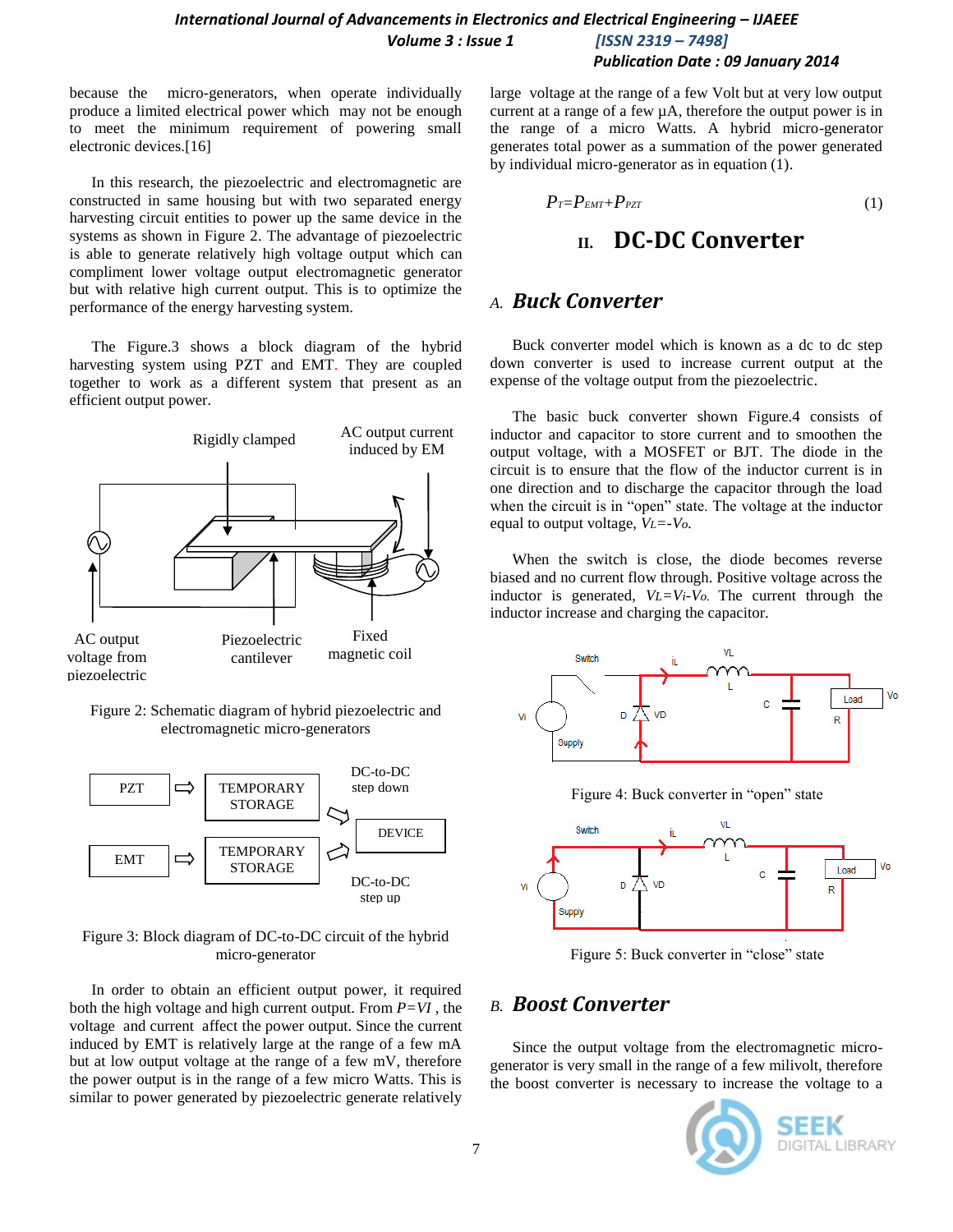useful level such as 3.3V or 5V, which is the minimum voltage requirement to power up small electronic device

In a boost converter the output voltage is always higher than the input voltage*.* The boost converter circuit usually contains a diode and a semiconductor switch. The capacitor and inductor in the boost converter is used as energy storage element. To reduce the output voltage ripple, usually capacitor and inductor is added to the output circuit [17].

In close state as shown in Figure 6, current flows through the inductor and switch. Inductor current starts to increase linearly. Diode in this state is reversed biased and energy is store in the inductor. When in open state as shown in Figure 7, diode become forward biased. Inductor current flows through the diode, capacitor and resistor, thus results in low current output.



Figure 6: Boost converter "close" state.



Figure 7: Boost converter "open" state.

# **III. Simulation and Experimental Results**

For piezoelectric application, MC34063A monolithic control IC is used for current limiting and output voltage adjustable. The functional block of MC34063A is shown in Figure 8 [18].

MC34063A consists of an internal temperaturecompensated reference, a comparator, an oscillator, a PWM controller with active current limiting, a driver and a highcurrent input switch.MC34063A is containing all primary circuit therefore, is easy to use.

Protues ISIS Profesional software is used to simulate the step down circuit using MC34063A. The circuit for buck converter circuit with MC34063A is presented in Figure 9. An oscillation AC input is used in this simulation circuit to represent either the piezoelectric or EMT generator.



Figure 8: Block diagram of MC34063A



Figure 9: Circuit simulation of MC34063A

In order to prove that MC34063A is effective as a switching power supply, the output voltage should be at the level as desire. The value of inductor, *L1*, capacitor, *C1*, *C2* and *C3* and resistor *R1*, *R2* and *R3* need to be considered. Value of *R2* and *R3* was chosen to design the control circuit by using equation (2).

$$
Vout=Vref[(R3/R2)+1]
$$
 (2)

For the simulation *Vref* is chosen as 1.25V, where the *Vout* is the desired output voltage. The input capacitor *C1* is fixed at 100uF.